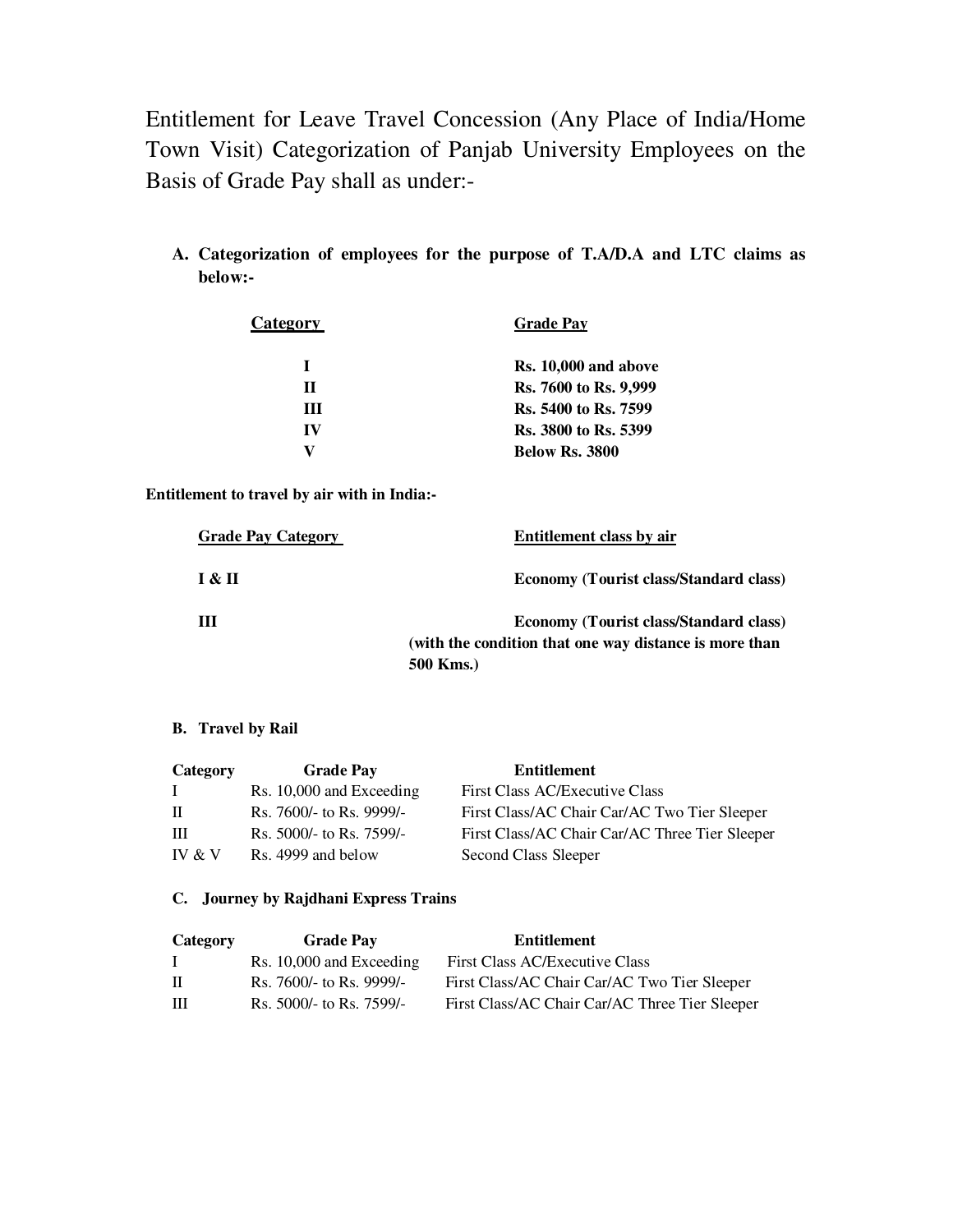# **Journey by Shatabdi Express Trains**

| Category | Grade Pay                 | Entitlement                                  |
|----------|---------------------------|----------------------------------------------|
|          | Exceeding Rs. $10,000$ /- | First Class AC Executive Class               |
| 11 & 111 | Rs. 5000/- to Rs. 9999/-  | First Class/AC Chair Car/AC Two Tier Sleeper |

Note: Entitlement by Rajdhani/Shatabadi Trains would be applicable in cases where journey is actually undertaken by these trains and not for determining entitlement on notional basis.

| D                 |    | Journey by sea or by rivers Steamer |                                                        |
|-------------------|----|-------------------------------------|--------------------------------------------------------|
| Category          |    | <b>Grade Pay</b>                    | <b>Entitlement</b>                                     |
|                   |    | Rs. 10,000/- & Exceeding            | <b>Highest Class</b>                                   |
| $\mathbf{H}$      |    | Rs. 7600/- to Rs. 9999/-            | If there be two classes only on steamer, the lower     |
| Class             |    |                                     |                                                        |
| Ш                 |    | Rs. 5000/- to Rs. 7599/-            | If there be three classes, the middle or second class. |
|                   | Ιf |                                     |                                                        |
|                   |    |                                     | there be four classes, the third.                      |
| <b>IV &amp; V</b> |    | Rs. $4999/-$ and below              | The lowest class                                       |

 The traveling to Andaman & Nicobar and Lakshadweep, mainland and Islands, is covered by the shipping Corporation of India Limited. The entitlement and groups to travel these places, will be as under:

| Category     | <b>Grade Pay</b>           | <b>Entitlement</b>                                  |
|--------------|----------------------------|-----------------------------------------------------|
| $\mathsf{I}$ | Rs. 10,000/- & Exceeding   | Deluxe Class                                        |
| Ш            | Rs. 7600/- to Rs. 9999/-   | First Class/ 'A' Class Cabin                        |
| Ш            | Rs. 5000/- to Rs. 7599/-   | Second Class/ 'B' Class Cabin                       |
| IV & $V$     | Rs. 4999/- and below       | <b>Bunk Class</b>                                   |
| Е            | <b>Travel by Road</b>      |                                                     |
| Category     | <b>Grade Pay</b>           | <b>Entitlement</b>                                  |
| 1 & II       | Rs. $7600/-/-$ & Exceeding | Where the places are not connected by the           |
| Railways,    |                            |                                                     |
|              |                            | the employees are entitled to travel by A.C Bus or  |
|              |                            | A.C Taxi/Taxi, run by the Public Sector Transport   |
|              |                            | Department or rates fixed by the Govt. Transport    |
|              |                            | Department whichever is less (For A.C. Taxi, the    |
|              |                            | traveling must actually be traveled by A.C. Taxi)   |
| Ш            | Rs. 5000/- to Rs. 7599/-   | As explained at number (I), but travel by A.C. taxi |
| will         |                            |                                                     |
|              |                            | not be allowed                                      |
| IV & $V$     | Rs. 4999/- and below       | Ordinary bus fare.                                  |

Note: In all cases, it will be compulsory to submit the actual payee receipt of fare of A.C. Taxi/Taxi/auto Rickshaw.